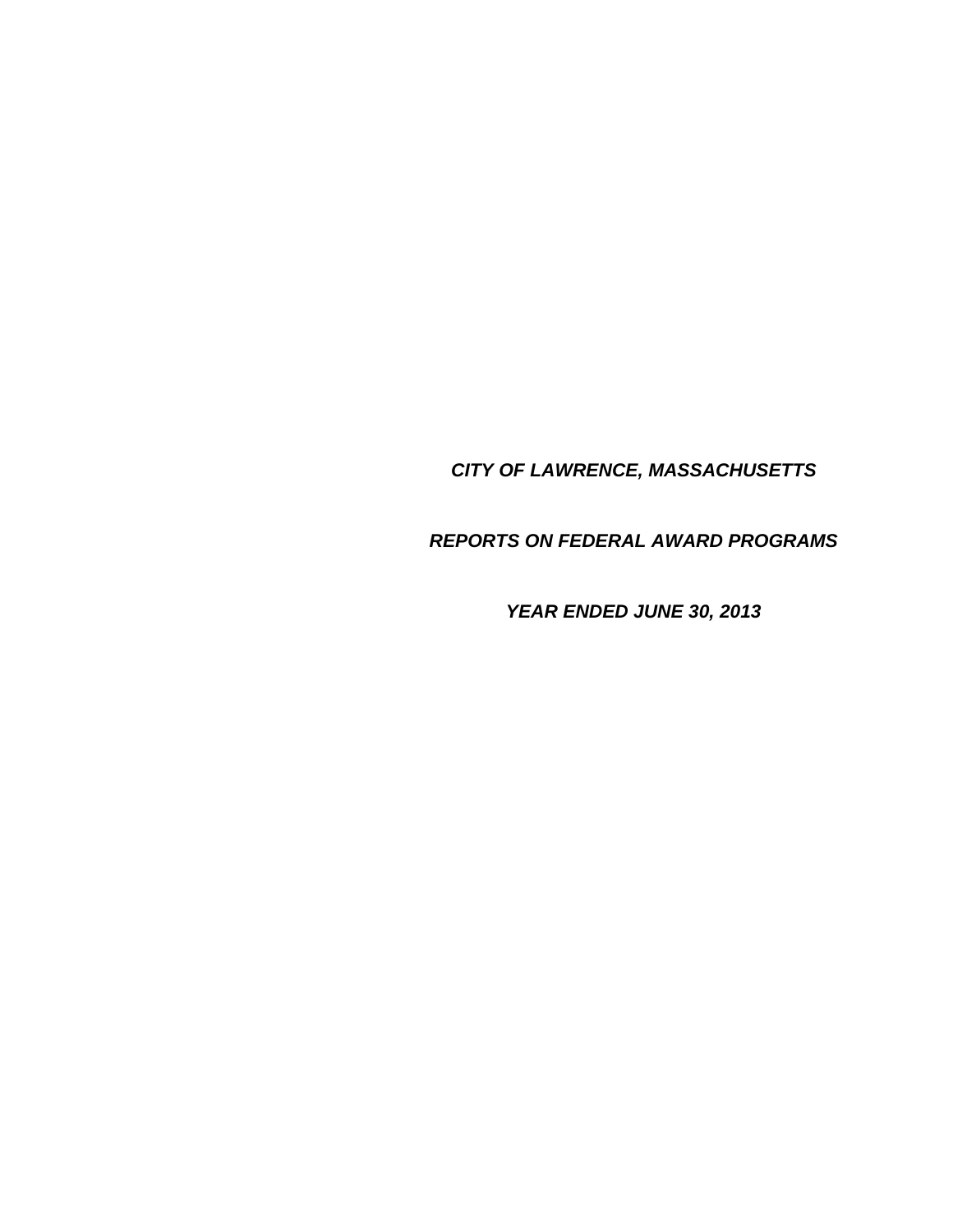## **CITY OF LAWRENCE, MASSACHUSETTS**

## **REPORTS ON FEDERAL AWARD PROGRAMS**

## **YEAR ENDED JUNE 30, 2013**

## **TABLE OF CONTENTS**

#### *PAGE AND RESERVE AT A PAGE AND RESERVE AT A PAGE AND RESERVE AT A PAGE AND RESERVE AT A PAGE AND RESERVE*

| Report on internal control over financial reporting and on compliance and other matters based<br>on an audit of financial statements performed in accordance with Government Auditing Standards1 |  |
|--------------------------------------------------------------------------------------------------------------------------------------------------------------------------------------------------|--|
| Report on compliance for each major federal program; report on internal control over compliance; and<br>report on the schedule of expenditures of federal awards required by OMB Circular A-1333 |  |
|                                                                                                                                                                                                  |  |
|                                                                                                                                                                                                  |  |
|                                                                                                                                                                                                  |  |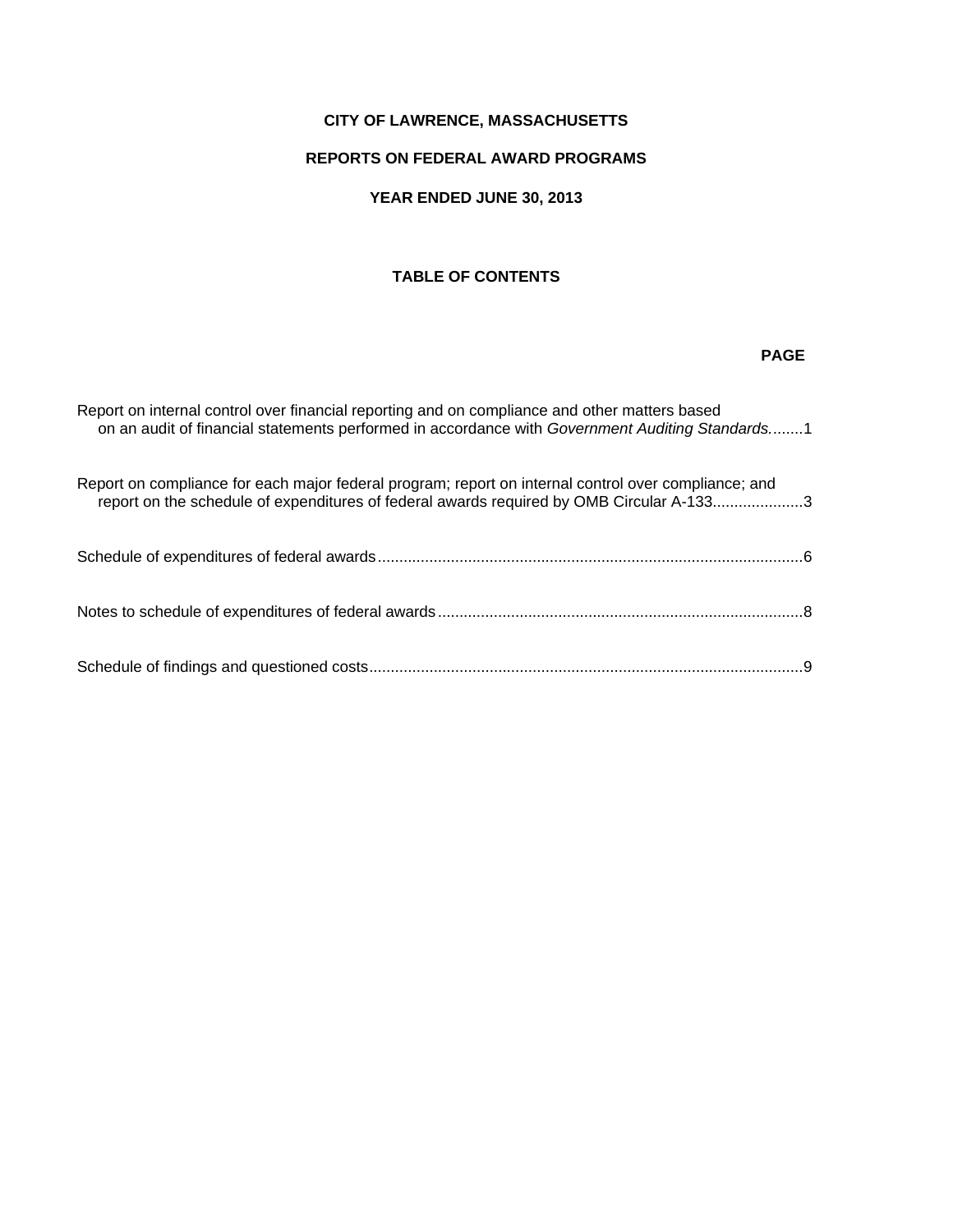# Powers & Sullivan, LLC

Certified Public Accountants



**REPORT ON INTERNAL CONTROL OVER FINANCIAL REPORTING AND ON COMPLIANCE AND OTHER MATTERS BASED ON AN AUDIT OF FINANCIAL STATEMENTS PERFORMED IN ACCORDANCE WITH**  *GOVERNMENT AUDITING STANDARDS* 

#### **Independent Auditor's Report**

**Report on internal control over financial reporting and on compliance and other matters based on an audit of financial statements performed in accordance with** *Government Auditing Standards.* Wakefield, MA 01880 T. 781-914-1700 F. 781-914-1701 www.powersandsullivan.com

To the Honorable Mayor and City Council City of Lawrence, Massachusetts

We have audited, in accordance with the auditing standards generally accepted in the United States of America and the standards applicable to financial audits contained in *Government Auditing Standards* issued by the Comptroller General of the United States, the financial statements of the governmental activities, the businesstype activities, each major fund, and the aggregate remaining fund information of the City of Lawrence, Massachusetts, as of and for the year ended June 30, 2013, and the related notes to the financial statements, which collectively comprise the City of Lawrence, Massachusetts', basic financial statements, and have issued our report thereon dated December 10, 2013. Our report includes a reference to other auditors who audited the financial statements of City of Lawrence, Massachusetts, Contributory Retirement System*,* as described in our report on the City of Lawrence, Massachusetts' financial statements. This report does not include the results of the other auditors' testing of internal control over financial reporting or compliance and other matters that are reported on separately by those auditors.

#### **Internal Control Over Financial Reporting**

In planning and performing our audit of the financial statements, we considered the City of Lawrence, Massachusetts' internal control over financial reporting (internal control) to determine the audit procedures that are appropriate in the circumstances for the purpose of expressing our opinions on the financial statements, but not for the purpose of expressing an opinion on the effectiveness of the City of Lawrence, Massachusetts' internal control over financial reporting. Accordingly, we do not express an opinion on the effectiveness of the City of Lawrence, Massachusetts' internal control.

Our consideration of internal control over was for the limited purpose described in the preceding paragraph and was not designed to identify all deficiencies in internal control that might be material weaknesses or significant deficiencies and therefore, material weaknesses or significant deficiencies may exist that were not identified. However, as described in the accompanying schedule of findings and questioned costs, we identified certain deficiencies in internal control that we consider to be a material weakness.

A *deficiency in internal control* exists when the design or operation of a control does not allow management or employees, in the normal course of performing their assigned functions, to prevent or detect and correct misstatements on a timely basis. A *material weakness* is a deficiency, or combination of deficiencies, in internal control, such that there is a reasonable possibility that a material misstatement of the entity's financial statements will not be prevented, or detected and corrected on a timely basis. We consider the deficiency described in the accompanying schedule of findings and questioned costs as 2013-1 to be a material weakness.

A *significant deficiency* is a deficiency, or a combination of deficiencies, in internal control that is less severe than a material weakness, yet important enough to merit attention by those charged with governance.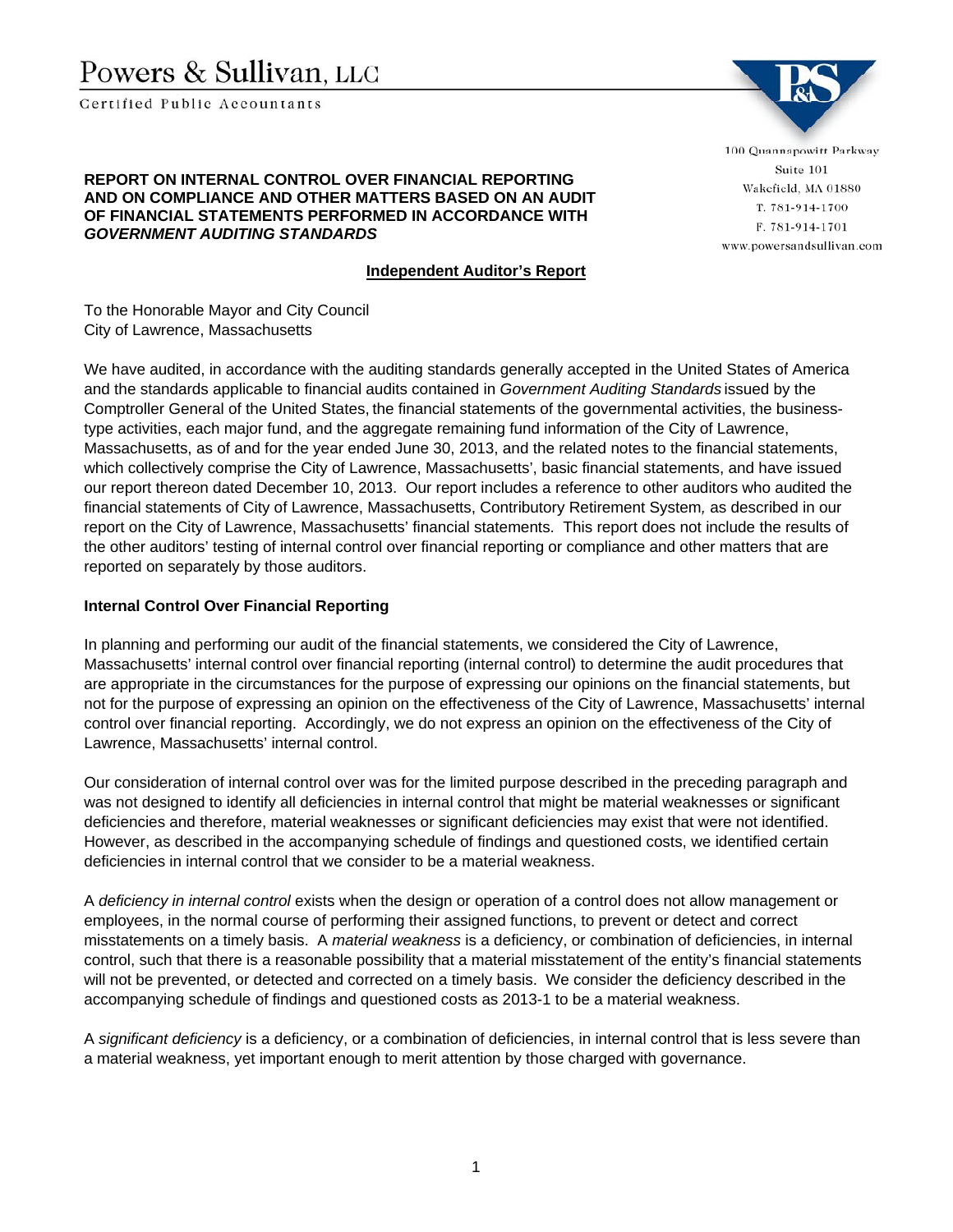#### **Compliance and Other Matters**

As part of obtaining reasonable assurance about whether the City of Lawrence, Massachusetts' financial statements are free of material misstatement, we performed tests of its compliance with certain provisions of laws, regulations, contracts, and grant agreements, non compliance with which could have a direct and material effect on the determination of financial statement amounts. However, providing an opinion on compliance with those provisions was not an objective of our audit, and accordingly, we do not express such an opinion. The results of our tests disclosed no instances of noncompliance or other matters that are required to be reported under *Government Auditing Standards*.

#### **City of Lawrence, Massachusetts' Response to Findings**

The City of Lawrence, Massachusetts', response to the findings identified in our audit are described in the accompanying schedule of findings and questioned costs. The City of Lawrence, Massachusetts' response was not subjected to the auditing procedures applied in the audit of the financial statements and, accordingly, we express no opinion on it.

#### **Purpose of this Report**

The purpose of this report is solely to describe the scope of our testing of internal control and compliance and the results of that testing, and not to provide an opinion on the effectiveness of the entity's internal control or on compliance. This report is an integral part of an audit performed in accordance with *Government Auditing Standards* in considering the entity's internal control and compliance. Accordingly, this communication is not suitable for any other purpose.

Towers + full- LL

December 10, 2013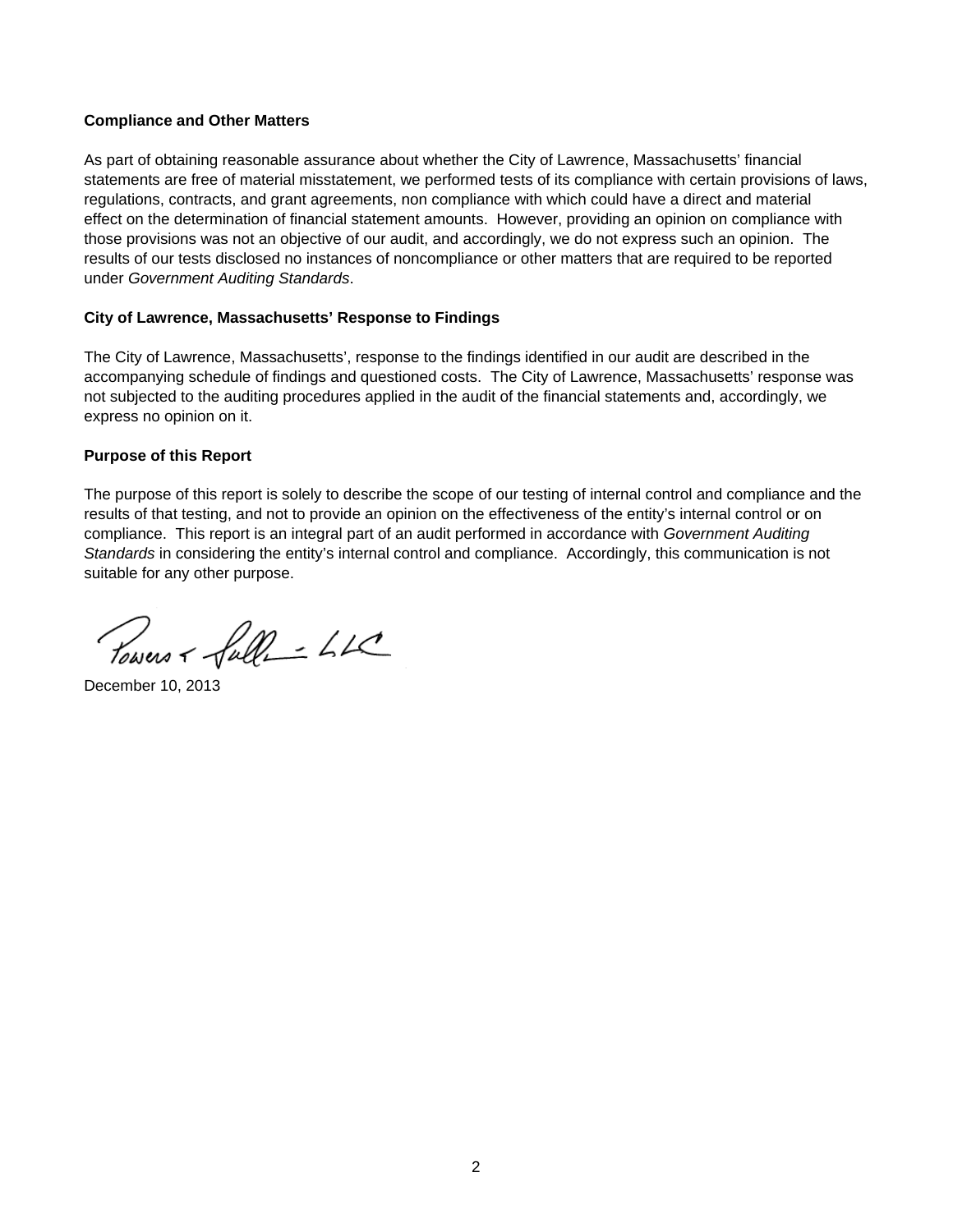# Powers & Sullivan, LLC

Certified Public Accountants



**Report on compliance for each major federal program; report on internal control over compliance; and**  T. 781-914-1700 F. 781-914-1701 www.powersandsullivan.com

## **REPORT ON COMPLIANCE FOR EACH MAJOR FEDERAL PROGRAM; REPORT ON INTERNAL CONTROL OVER COMPLIANCE; AND REPORT ON THE SCHEDULE OF EXPENDITURES OF FEDERAL AWARDS REQUIRED BY OMB CIRCULAR A-133**

#### **Independent Auditor's Report**

To the Honorable Mayor and City Council City of Lawrence, Massachusetts

#### **Report on Compliance for Each Major Federal Program**

We have audited The City of Lawrence, Massachusetts' compliance with the types of compliance requirements described in *OMB Circular A-133 Compliance Supplement* that could have a direct and material effect on each of the City of Lawrence, Massachusetts' major federal programs for the year ended June 30, 2013. The City of Lawrence, Massachusetts' major federal programs are identified in the summary of auditors' results section in the accompanying schedule of findings and questioned costs.

#### **Management's Responsibility**

Management is responsible for compliance with the requirements of laws, regulations, contracts, and grants applicable to its federal programs.

#### **Auditor's Responsibility**

Our responsibility is to express an opinion on compliance for each of the City of Lawrence, Massachusetts' major federal programs based on our audit of the types of compliance requirements referred to above. We conducted our audit of compliance in accordance with auditing standards generally accepted in the United States of America; the standards applicable to financial audits contained in *Government Auditing Standards,* issued by the Comptroller General of the United States; and OMB Circular A-133*, Audits of States, Local Governments, and Non-Profit Organizations*. Those standards and OMB Circular A-133 require that we plan and perform the audit to obtain reasonable assurance about whether noncompliance with the types of compliance requirements referred to above that could have a direct and material effect on a major federal program occurred. An audit includes examining, on a test basis, evidence about the City of Lawrence, Massachusetts' compliance with those requirements and performing such other procedures as we considered necessary in the circumstances.

We believe that our audit provides a reasonable basis for our opinion on compliance for each major federal program. However, our audit does not provide a legal determination of the City of Lawrence, Massachusetts' compliance.

#### **Opinion on Each Major Federal Program**

In our opinion, the City of Lawrence, Massachusetts' complied, in all material respects, with the types of compliance requirements referred to above that could have a direct and material effect on each of its major federal programs for the year ended June 30, 2013.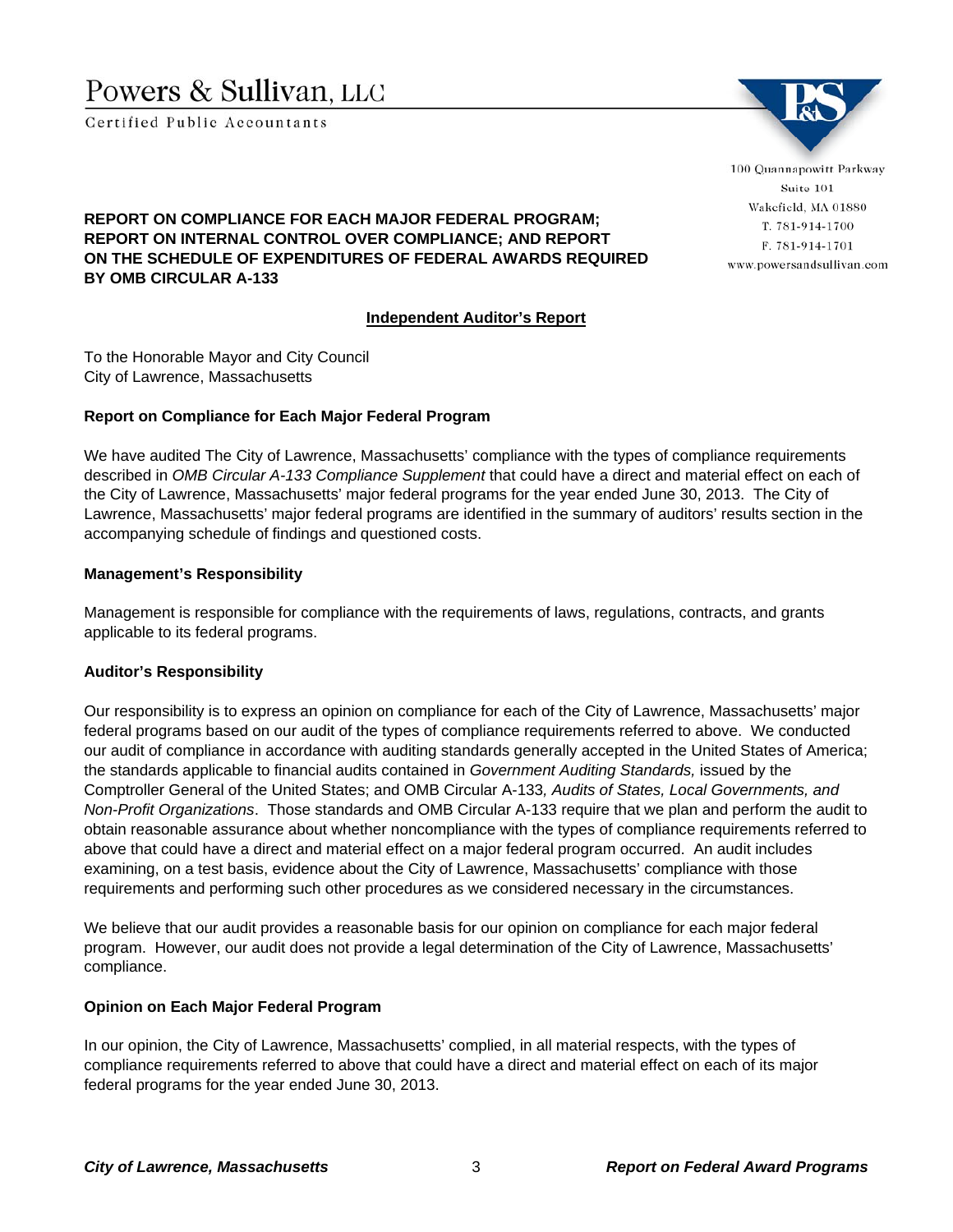#### **Report on Internal Control Over Compliance**

Management of the City of Lawrence, Massachusetts' is responsible for establishing and maintaining effective internal control over compliance with the types of compliance requirements referred to above. In planning and performing our audit of compliance, we considered the City of Lawrence, Massachusetts' internal control over compliance with the types of requirements that could have a direct and material effect on each major federal program to determine the auditing procedures that are appropriate in the circumstances for the purpose of expressing an opinion on compliance for each major federal program and to test and report on internal control over compliance in accordance with OMB Circular A-133, but not for the purpose of expressing an opinion on the effectiveness of internal control over compliance. Accordingly, we do not express an opinion on the effectiveness of the City of Lawrence, Massachusetts' internal control over compliance.

A *deficiency in internal control over compliance* exists when the design or operation of a control over compliance does not allow management or employees, in the normal course of performing their assigned functions, to prevent, or detect and correct, noncompliance with a type of compliance requirement of a federal program on a timely basis. A *material weakness in internal control over compliance* is a deficiency, or combination of deficiencies, in internal control over compliance, such that there is a reasonable possibility that material noncompliance with a type of compliance requirement of a federal program will not be prevented, or detected and corrected, on a timely basis. A *significant deficiency in internal control over compliance* is a deficiency, or a combination of deficiencies, in internal control over compliance with a type of compliance requirement of a federal program that is less severe than a material weakness in internal control over compliance, yet important enough to merit attention by those charged with governance.

Our consideration of internal control over compliance was for the limited purpose described in the first paragraph of this section and was not designed to identify all deficiencies in internal control over compliance that might be material weaknesses or significant deficiencies. We did not identify any deficiencies in internal control over compliance that we consider to be material weaknesses. However, material weaknesses may exist that have not been identified.

The purpose of this report on internal control over compliance is solely to describe the scope of our testing of internal control over compliance and the results of that testing based on the requirements of OMB Circular A-133. Accordingly, this report is not suitable for any other purpose.

#### **Report on Schedule of Expenditures of Federal Awards Required by OMB Circular A-133**

We have audited the financial statements of the governmental activities, the business-type activities, each major fund, and the aggregate remaining fund information of the City of Lawrence, Massachusetts, as of and for the year ended June 30, 2013, and the related notes to the financial statements, which collectively comprise the City of Lawrence, Massachusetts' basic financial statements as a whole. We issued our report thereon dated December 10, 2013, which contained unmodified opinions on those financial statements. Our audit was conducted for the purpose of forming opinions on the financial statements. The accompanying schedule of expenditures of federal awards is presented for purposes of additional analysis as required by OMB Circular A-133 and is not a required part of the financial statements. Such information is the responsibility of management and was derived from and relates directly to the underlying accounting and other records used to prepare the financial statements. The information has been subjected to the auditing procedures applied in the audit of the financial statements and certain additional procedures, including comparing and reconciling such information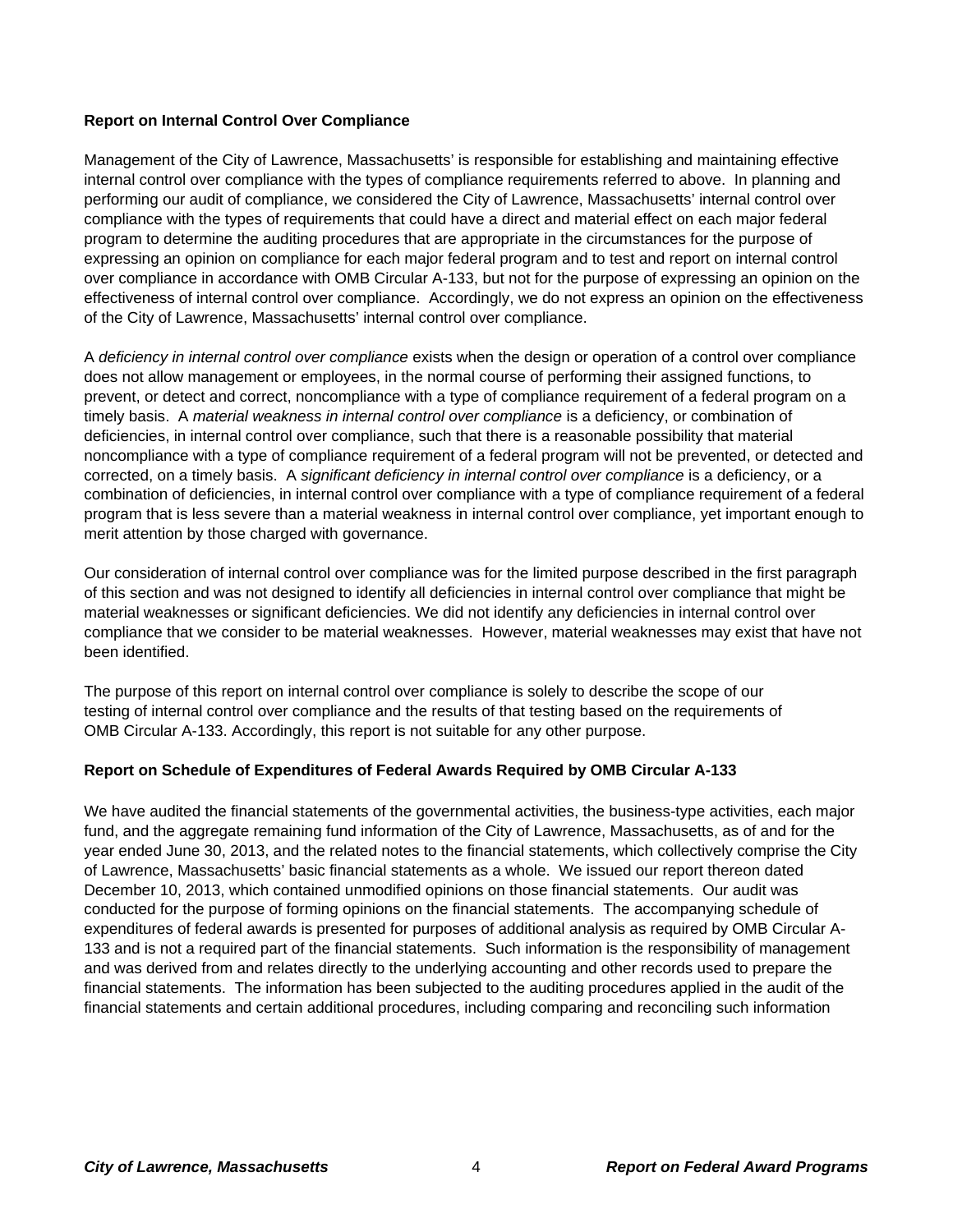directly to the underlying accounting and other records used to prepare the basic financial statements or to the basic financial statements themselves, and other additional procedures in accordance with auditing standards generally accepted in the United States of America. In our opinion, the schedule of expenditure of federal awards is fairly stated in all material respects in relation to the basic financial statements as a whole**.**

Powers + full- LLC

December 10, 2013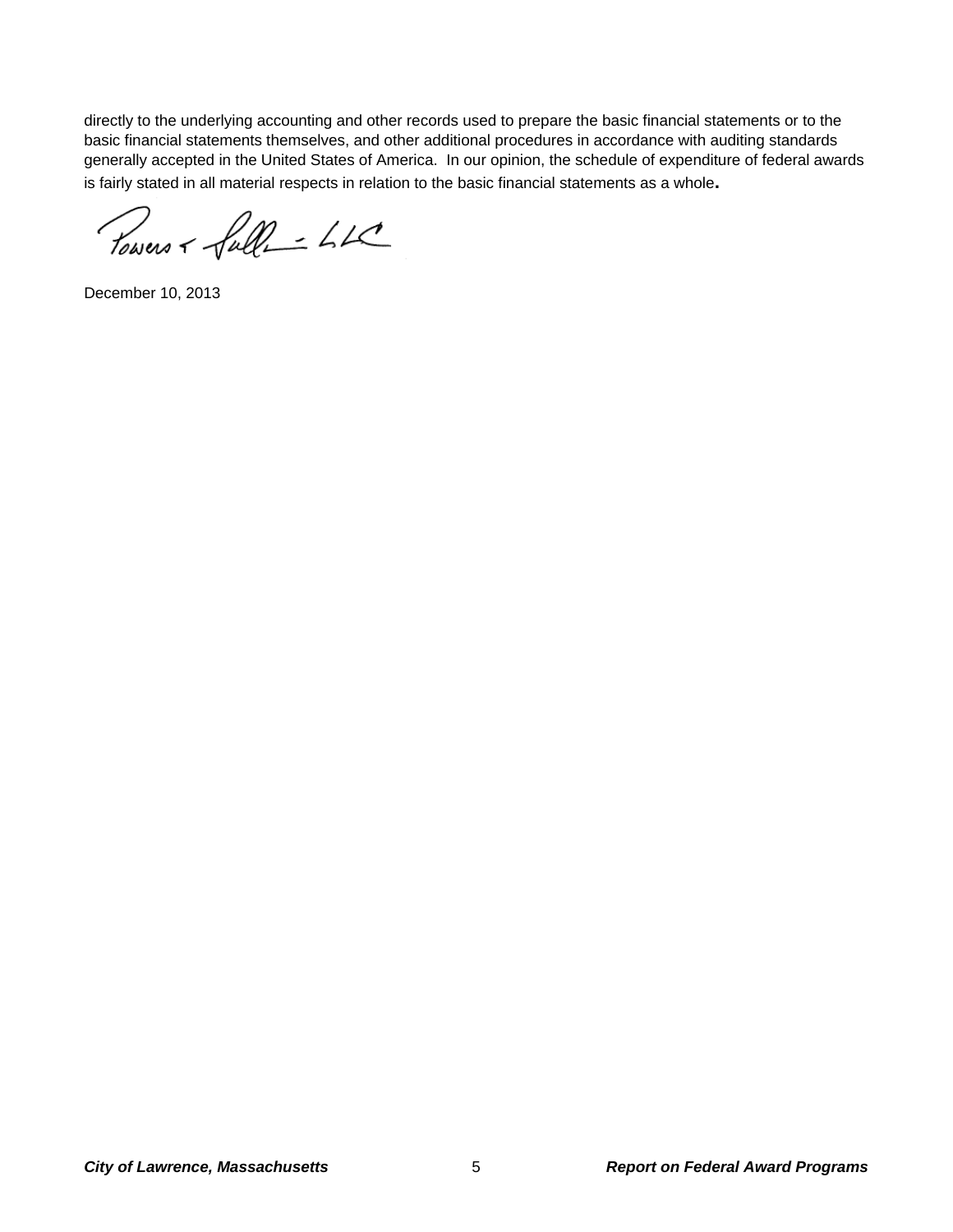#### **SCHEDULE OF EXPENDITURES OF FEDERAL AWARDS**

#### YEAR ENDED JUNE 30, 2013

|                                                                                                                                                                                                                                                                                                                                        | Federal<br><b>CFDA</b>                                                                 |                                                                                               |
|----------------------------------------------------------------------------------------------------------------------------------------------------------------------------------------------------------------------------------------------------------------------------------------------------------------------------------------|----------------------------------------------------------------------------------------|-----------------------------------------------------------------------------------------------|
| Federal Grantor/Program Title                                                                                                                                                                                                                                                                                                          | Number                                                                                 | Expenditures                                                                                  |
| U.S. DEPARTMENT OF AGRICULTURE:<br>Passed through Massachusetts Department of Elementary:<br>& Secondary Education                                                                                                                                                                                                                     |                                                                                        |                                                                                               |
| Non-Cash Assistance (Commodities): National School Lunch Program<br>School Breakfast Program<br>National School Lunch Program                                                                                                                                                                                                          | 10.555<br>10.553<br>10.555                                                             | \$<br>323,400<br>1,369,894<br>5,154,388                                                       |
| <b>TOTAL AGRICULTURE</b>                                                                                                                                                                                                                                                                                                               |                                                                                        | 6,847,682                                                                                     |
| U.S. DEPARTMENT OF HOUSING AND<br><b>URBAN DEVELOPMENT:</b><br>Direct Programs:                                                                                                                                                                                                                                                        |                                                                                        |                                                                                               |
| Community Development Block Grants-Entitlement Grants<br><b>Supportive Housing Program</b><br><b>HOME Investment Partnerships Program</b><br>Community Development Block Grant - Section 108 Loan Guarantees<br>Lead Based Paint Hazard Control in Privately Owned Housing                                                             | 14.218<br>14.235<br>14.239<br>14.248<br>14.900                                         | 1,657,695<br>55,578<br>439,029<br>105,093<br>977,911                                          |
| TOTAL HOUSING AND URBAN DEVELOPMENT                                                                                                                                                                                                                                                                                                    |                                                                                        | 3,235,306                                                                                     |
| U.S. DEPARTMENT OF JUSTICE:<br>Passed through the State Criminal Justice Training Council:                                                                                                                                                                                                                                             |                                                                                        |                                                                                               |
| ARRA - Public Safety Partnership and Community Policing Grants                                                                                                                                                                                                                                                                         | 16.710                                                                                 | 312,643                                                                                       |
| U.S. DEPARTMENT OF LABOR:<br>Passed through the Commonwealth Corporation:<br>ARRA - Program of Competitive Grants for Worker Training and                                                                                                                                                                                              |                                                                                        |                                                                                               |
| Placement in High Growth and Emerging Industry Sectors<br>Passed through Executive Office of Labor and Workforce Development                                                                                                                                                                                                           | 17.275                                                                                 | 39,793                                                                                        |
| Federal One-Stop Career Center<br>Unemployment Insurance<br><b>Trade Adjustment Assistance</b><br><b>WIA Adult Program</b><br><b>WIA Youth Activities</b><br><b>WIA Dislocated Workers</b><br><b>WIA National Emergency Grants</b><br><b>WIA Dislocated Worker Formula Grants</b><br>Local Veterans' Employment Representative Program | 17.207<br>17.225<br>17.245<br>17.258<br>17.259<br>17.260<br>17.277<br>17.278<br>17.804 | 153,311<br>250,814<br>69,872<br>819,591<br>895,149<br>1,500<br>890,110<br>1,118,647<br>20,365 |
| <b>TOTAL LABOR</b>                                                                                                                                                                                                                                                                                                                     |                                                                                        | 4,259,151                                                                                     |
| U.S. ENVIRONMENTAL PROTECTION AGENCY:<br>Direct Programs:<br>Environmental Workforce Development and Job Training Cooperative Agreements                                                                                                                                                                                               | 66.815                                                                                 | 227,920                                                                                       |
| ARRA - Brownfields Assessment and Cleanup Cooperative Grants                                                                                                                                                                                                                                                                           | 66.818                                                                                 | 47,686                                                                                        |
| TOTAL ENVIRONMENTAL PROTECTION                                                                                                                                                                                                                                                                                                         |                                                                                        | 275,606                                                                                       |
| U.S. DEPARTMENT OF EDUCATION:<br>Passed through Massachusetts Department of Elementary:<br>& Secondary Education                                                                                                                                                                                                                       |                                                                                        |                                                                                               |
| Title I Grants to Local Education Agencies<br>Special Education Grants to States<br>Fund for the Improvement of Education<br>Twenty-First Century Community Learning Centers                                                                                                                                                           | 84.010<br>84.027<br>84.215<br>84.287                                                   | 9,001,915<br>3,049,285<br>1,526<br>85,985                                                     |

(continued)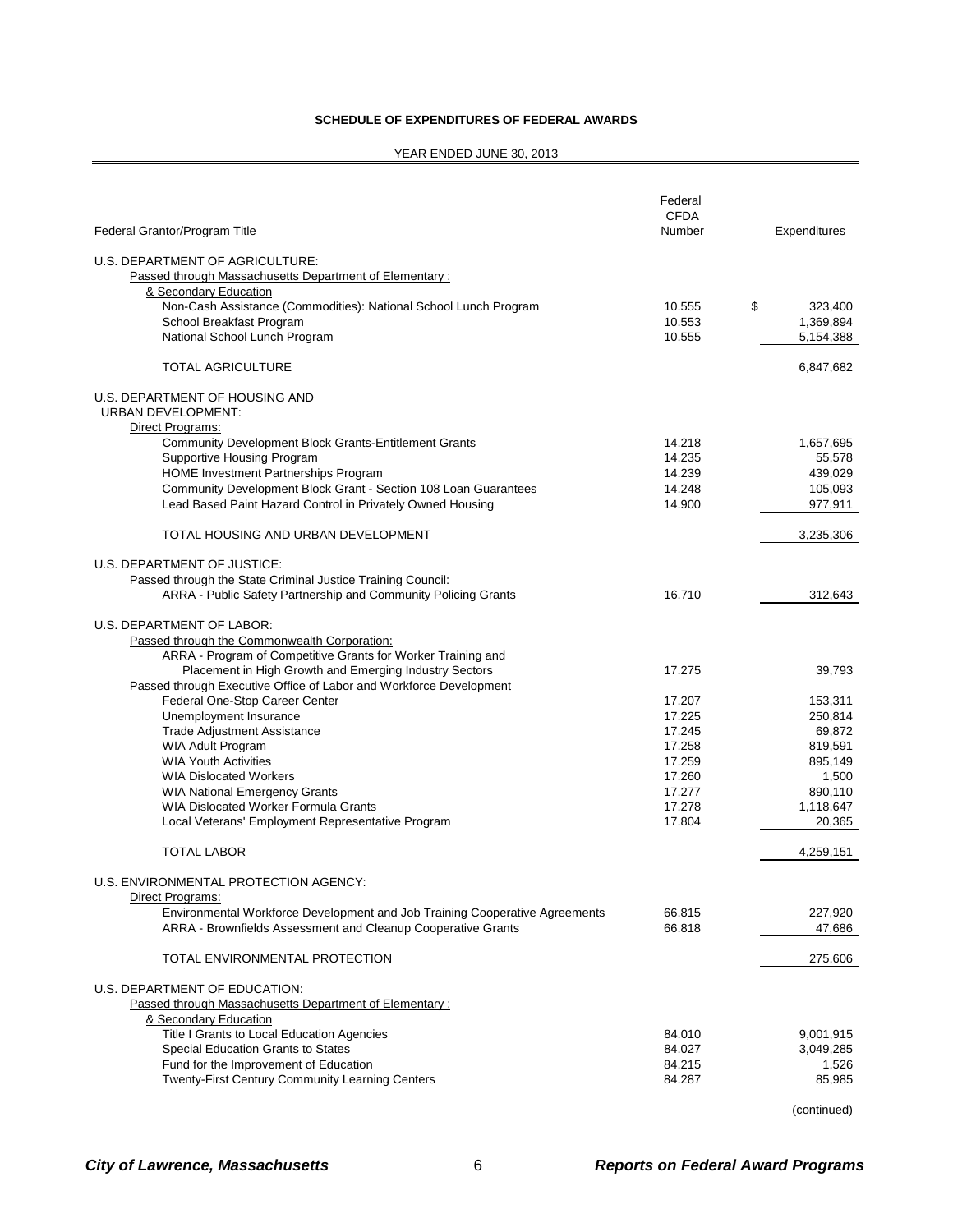#### **SCHEDULE OF EXPENDITURES OF FEDERAL AWARDS**

#### YEAR ENDED JUNE 30, 2013

| Federal Grantor/Program Title                               | Federal<br><b>CFDA</b><br>Number | Expenditures      |
|-------------------------------------------------------------|----------------------------------|-------------------|
| <b>High School Graduation Initiative</b>                    | 84.360                           | 152,475           |
| <b>English Language Acquisition Grants</b>                  | 84.365                           | 754.432           |
| <b>Improving Teacher Quality State Grants</b>               | 84.367                           | 1,307,567         |
| ARRA - Title I Grants to Local Educational Agencies         | 84.389                           | 135,990           |
| ARRA - Race to the Top                                      | 84.395                           | 2,143,319         |
| ARRA - Race to the Top Early Learning Challenge             | 84.412                           | 38,087            |
| Passed through State Department of Early Education and Care |                                  |                   |
| Special Education - Preschool Grants                        | 84.173                           | 58,293            |
| <b>TOTAL EDUCATION</b>                                      |                                  | 16,728,874        |
| U.S. DEPARTMENT OF HOMELAND SECURITY                        |                                  |                   |
| Passed through the Massachusetts Executive Office of        |                                  |                   |
| <b>Pubic Safety</b>                                         |                                  |                   |
| Emergency Management Performance Grant                      | 97.042                           | 49,481            |
| Staffing for Adequate Fire and Emergency Response (SAFER)   | 97.083                           | 3,159,930         |
| Passed through the Massachusetts                            |                                  |                   |
| <b>Emergency Management Agency:</b>                         |                                  |                   |
| <b>Public Assistance Grant</b>                              | 97.036                           | 182,560           |
| <b>TOTAL HOMELAND SECURITY</b>                              |                                  | 3,391,971         |
| <b>TOTAL</b>                                                |                                  | \$.<br>35,051,233 |
|                                                             |                                  | (concluded)       |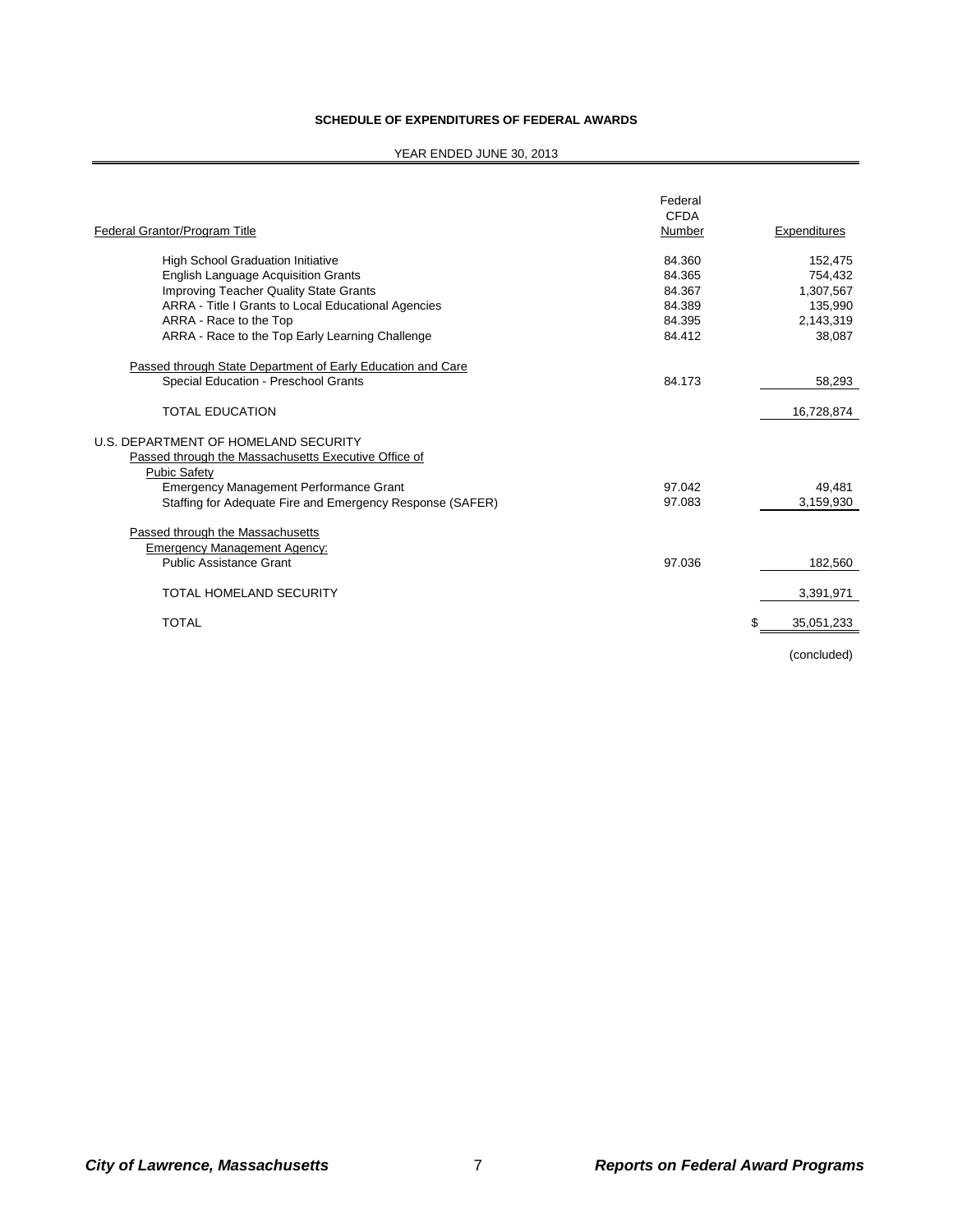#### **Note 1 - Definition of Reporting Entity**

The accompanying Schedule of Expenditures of Federal Awards presents the activity of all federal financial assistance programs of the City of Lawrence, Massachusetts. All federal financial assistance received directly from federal agencies as well as federal financial assistance passed through other governmental agencies is included on the schedule.

## **Note 2 - Significant Accounting Policies**

The accounting and reporting policies of the City of Lawrence, Massachusetts are set forth below:

(a) Basis of Presentation - The accompanying Schedule of Expenditures of Federal Awards is presented on the cash basis of accounting. Accordingly, grant revenues are recognized when received and expenditures when paid.

(b) Cash Assistance - School Lunch Program - Program expenditures represent federal reimbursement for meals provided during the year.

(c) Non-Cash Assistance (Commodities) – School Lunch Program – Program expenditures represent the value of donated foods received during the year.

## **Note 3 - Program Clusters**

In accordance with Subpart A § .105 of OMB Circular No. A-133, Audits of States, Local Governments and Non Profit Organizations, certain programs have been clustered in determining major programs. The following represents the clustered programs:

| Name of Cluster/Program                             | <b>CFDA</b><br>Number |
|-----------------------------------------------------|-----------------------|
| <b>Child Nutrition Cluster</b>                      |                       |
| School Breakfast Program                            | 10.553                |
| National School Lunch Program                       | 10.555                |
| <b>Workforce Investment Act Cluster</b>             |                       |
| Adult Program                                       | 17.258                |
| <b>Youth Activities</b>                             | 17.259                |
| <b>Dislocated Workers</b>                           | 17.260                |
| <b>Special Education Cluster</b>                    |                       |
| Special Education - Grants to States                | 84.027                |
| Special Education - Preschool Grants                | 84.173                |
| <b>Title 1 Cluster</b>                              |                       |
| Title I Grants to Local Education Agencies          | 84.010                |
| ARRA - Title I Grants to Local Educational Agencies | 84.389                |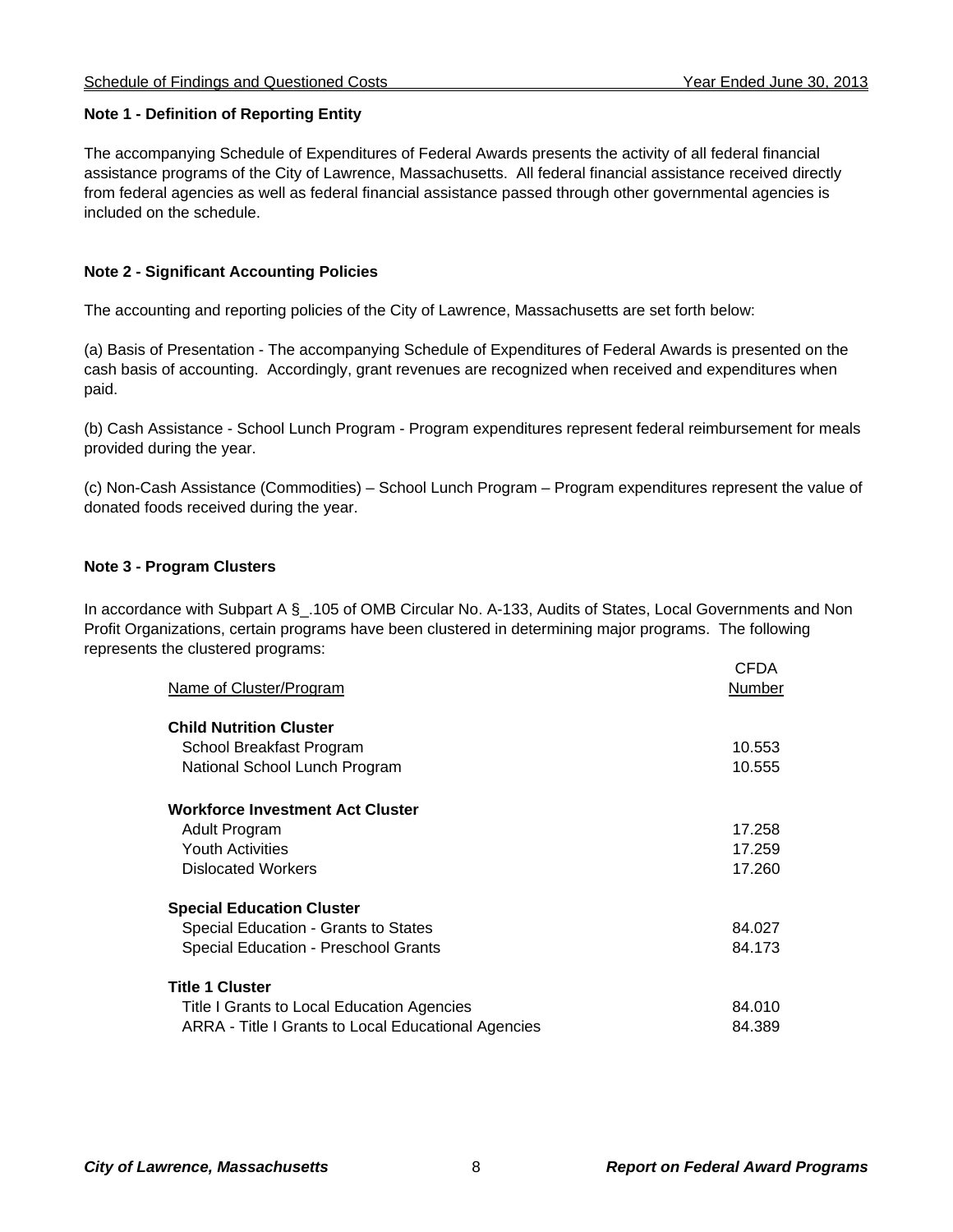#### **A. Summary of Auditor's Results**

- 1. The auditor's report expresses an unmodified opinion on the financial statements of the City of Lawrence, Massachusetts.
- 2. One material weakness relating to the audit of the financial statements is reported in the Report on Internal Control over Financial Reporting and on Compliance and Other Matters Based on an Audit of Financial Statements Performed in Accordance with *Government Auditing Standards*.
- 3. No instances of noncompliance material to the basic financial statements of the City of Lawrence, Massachusetts, were disclosed during the audit.
- 4. No significant deficiencies relating to the audit of the major federal award programs is reported in the Report on Compliance with Requirements that could have a Direct and Material Effect on Each Major Program and on Internal Control Over Compliance in Accordance with OMB Circular A-133.
- 5. The auditor's report on compliance for the major federal award programs for the City of Lawrence, Massachusetts, expresses an unmodified opinion.
- 6. There were no audit findings relative to the major federal award programs.
- 7. The programs tested as major grants include:

| <b>Program Title</b>                                           | <b>CFDA</b><br>Number |
|----------------------------------------------------------------|-----------------------|
| School Breakfast Program                                       | 10.553                |
| National School Lunch Program                                  | 10.555                |
| <b>Community Development Block Grants - Entitlement Grants</b> | 14.218                |
| <b>WIA Adult Program</b>                                       | 17.258                |
| <b>WIA Youth Services</b>                                      | 17.259                |
| <b>WIA Dislocated Workers</b>                                  | 17.260                |
| <b>WIA National Emergency Grants</b>                           | 17.277                |
| <b>WIA Dislocated Worker Formula Grants</b>                    | 17.278                |
| Title I Grants to Local Educational Agencies                   | 84.010                |
| Special Education - Grants to States                           | 84.027                |
| Special Education - Preschool Grants                           | 84.173                |
| ARRA - Title I Grants to Local Educational Agencies            | 84.389                |
| ARRA - Race to the Top                                         | 84.395                |
|                                                                |                       |

- 8. The threshold for distinguishing Types A and B programs was \$1,051,537.
- 9. The City of Lawrence, Massachusetts, was not determined to be a low-risk auditee.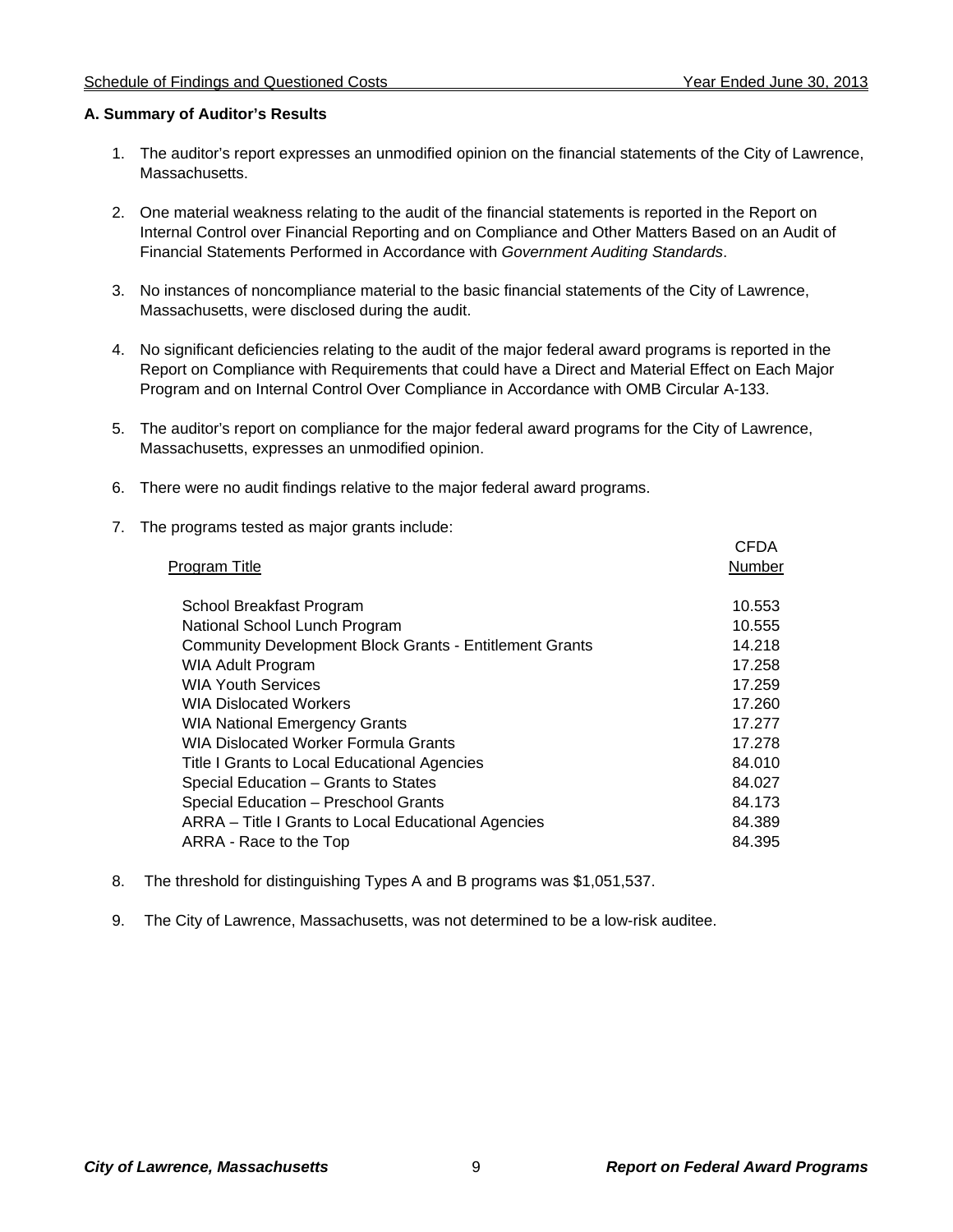#### **B. Findings-Financial Statements Audit**

#### **MATERIAL WEAKNESS**

2013-1: Structural Budgetary Control

#### *Condition and Criteria:*

On December 31, 2009, the Governor of the Commonwealth of Massachusetts proposed legislation "An Act Providing For The Financial Stability of The City of Lawrence." (Act). The Act resulted in a Fiscal Overseer appointed by the Secretary of Administration and Finance (Secretary) who was vested with comprehensive authority over all of the City's finances, including appropriations, borrowings, transfers of funds, and municipal spending authorizations. The Act established the City of Lawrence Fiscal Stability Fund, into what were deposited deficit borrowings sufficient to maintain and operate the City for fiscal years beginning July 1, 2009, and July 1, 2010. The Act also established the City of Lawrence Capital Reserve Fund which, beginning in Fiscal 2012, and amount equal to 1.5% of the previous year's property tax commitment is to be deposited annually. The Act provides that if the Fiscal Overseer concludes at any time after January 31, 2011 that the City is unable to achieve a balanced budget and fiscal stability, the Secretary may terminate the existence of the Fiscal Overseer and appoint a Finance Control Board (Board). Under the Act, the Board would not only have all of the powers of the Fiscal Overseer, but also the power to exercise any function or power of any municipal officer or employee, whether elected or otherwise, including certain powers to approve or disapprove contracts and have control over all personnel matters. Through Fiscal 2013, the Overseer has not appointed a Finance Control Board. This decision has been influenced by the following positive actions and results:

- Spending restrictions put in place via executive order whereby any commitments greater than \$1,000 require the Mayor's approval.
- Certified positive free cash ranging between \$4.7 million and \$6.6 million for the years ended June 30 2010, 2011 and 2012.
- Improved bond ratings from both Moody's Investor Service and Standard & Poor's.
- The significant collection of past due taxes and the implementation of aggressive lien filings.
- The establishment of a capital improvement committee.
- The submission and approval of a balanced budget for the years ended June 30, 2011, 2012 and 2013 using realistic revenue estimates exclusive of one-time revenue sources.

*Effect:* Even with the improvements noted above, the City, at this time, is still subject to a Fiscal Overseer and can possibly be subrogated to a control board. This indicates that it is not able to manage its operations competently at the current time and, accordingly, we consider this condition to be a material weakness

*Cause:* Lack of sustained prudent financial management practices and budgetary controls.

*Recommendation:* We recommend that management continue its efforts to resolve these fiscal matters.

*Response*: The City will continue its efforts to manage its finances in a manner that improves its fiscal stability.